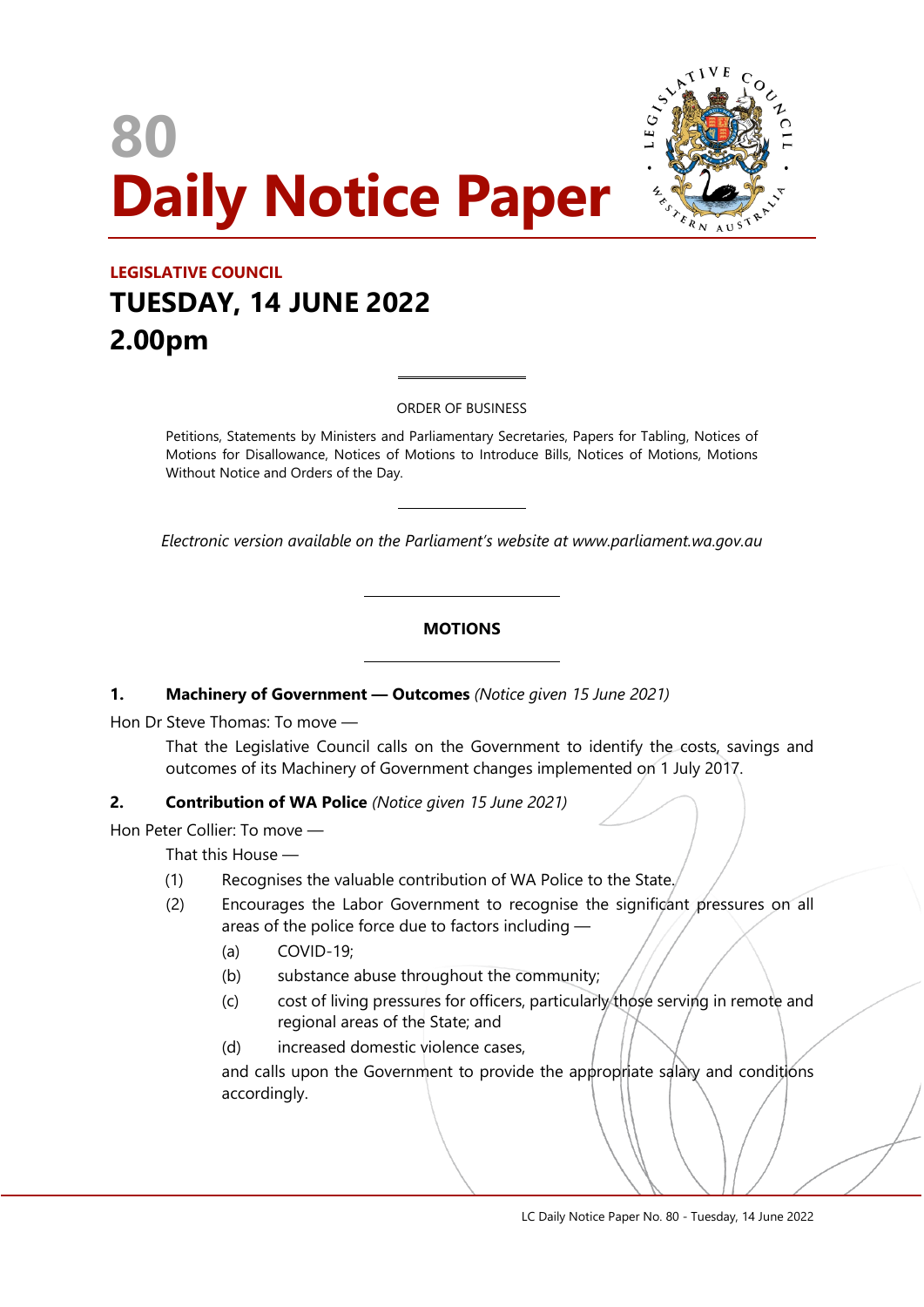# **3. Improved Seniors' Safety and Security Rebate** *(Notice given 16 June 2021)*

Hon Martin Pritchard: To move —

That the Legislative Council notes the McGowan Government's reinstatement of the improved seniors' Safety and Security Rebate and the impact that this \$16 million election commitment will have in ensuring that our seniors are protected and secure in their homes.

#### **4. Human Rights of People with Disability** *(Notice given 17 June 2021)*

Hon Stephen Pratt: To move —

That the Legislative Council commends the McGowan Labor Government's ongoing commitment to individual and systemic advocacy in Western Australia in working to promote, protect and defend the human rights of people with disability.

#### **5. Defence to the Presence of THC in a Driver** *(Notice given 22 June 2021)*

Hon Dr Brian Walker: To move —

That this House urges the McGowan Government to legislate to introduce a complete defence to the presence of THC in a driver's oral fluid or blood in circumstances where —

- (a) the driver has a valid doctor's prescription for a medicine containing THC;
- (a) the offence does not involve dangerous or reckless driving; and
- (b) an officer has not established driver impairment.

# **6. Corruption and Crime Commission — Access to Documents** *(Notice given 24 June 2021)* Hon Nick Goiran: To move —

That this House —

- (a) expresses its appreciation to the Members and staff responsible for the drafting, tabling and publishing of the  $61<sup>st</sup>$  report of the Standing Committee on Procedure and Privileges (Committee);
- (b) is concerned that good faith negotiations between the Committee and the Corruption and Crime Commission (CCC) ceased inexplicably;
- (c) notes that the Committee's audit reveals that 1,120 privileged documents were provided without parliamentary approval by the Government to the CCC:
- (d) reasserts that draft parliamentary speeches, motions and questions are subject to parliamentary privilege in the same way as confidential parliamentary committee material such as committee deliberations and draft report recommendations; and
- (e) encourages the CCC to avail itself forthwith of the opportunity to access the more than 450,000 non-privileged records.

#### **7. Insurance Commission of Western Australia** *(Notice given 9 September 2021)*

Hon Nick Goiran: To move —

That this House —

- (1) Notes that the Insurance Commission of Western Australia (Commission)
	- (a) received \$665.4 million on 11 September 2020 as its share of the settlement of the Bell Group litigation settlement;
	- (b) were not involved in the preparation of the Premier's media release on 4 October 2020 which said that every residential household would from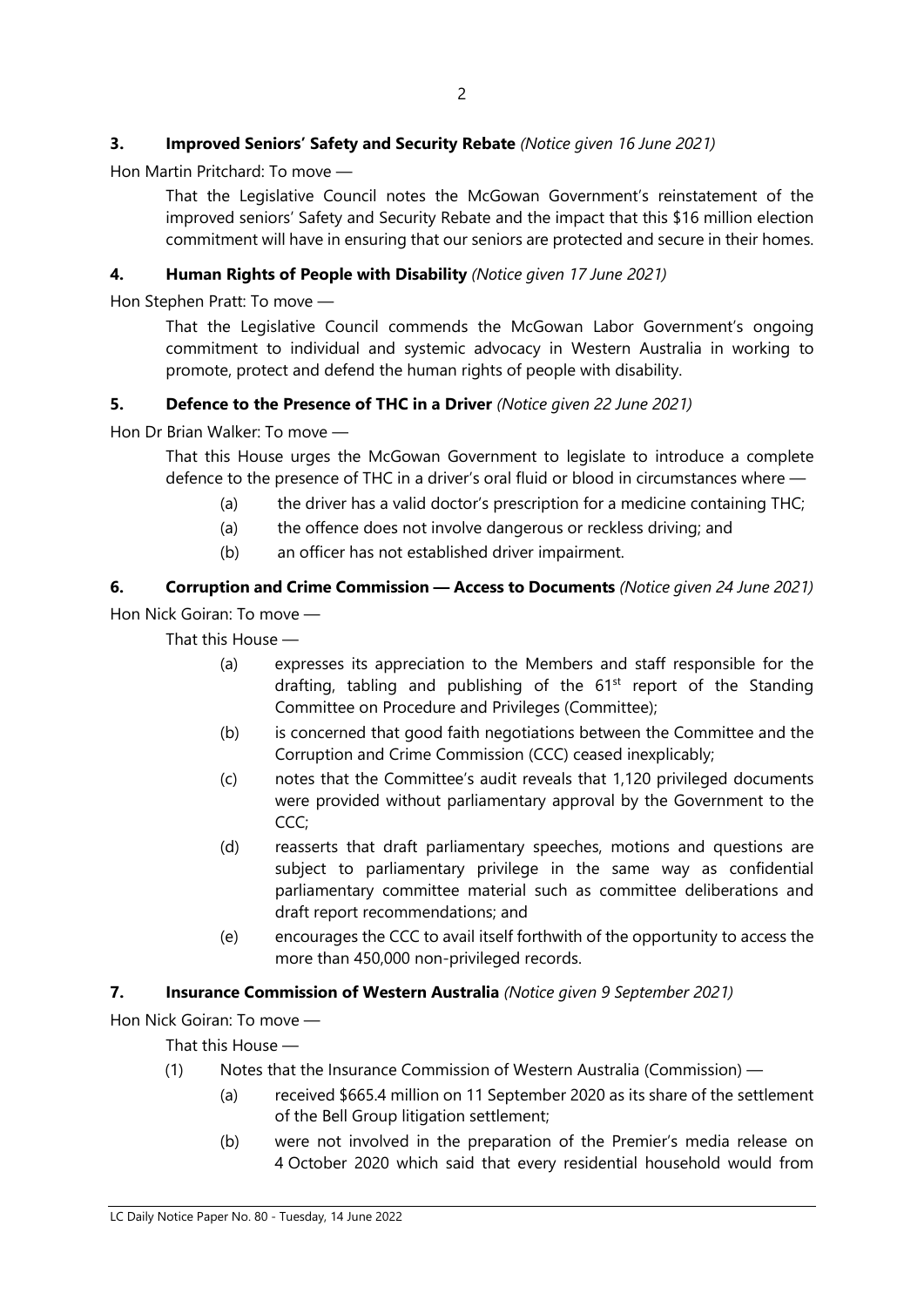1 November 2020 receive a one-off \$600 electricity bill credit "funded from the recent Bell Group settlement";

- (c) paid approximately \$200 million to the Government in 2020-21 by way of tax equivalent payments on the Bell settlement sum; and
- (d) have covered approximately \$292 million in costs arising from the Bell litigation leaving it with an after tax net sum of \$173 million.
- (2) Expresses its concern that the Premier
	- (a) misled Western Australians when he made his electricity credit announcement on 4 October 2020; and
	- (b) did not have the Bell settlement funds when the electricity bill credits were issued.
- (3) Reminds the Premier that the funding of the Bell Group litigation was derived from a WA Inc levy imposed on motorists.
- (4) Calls on the Premier to
	- (a) acknowledge that the Commission Board owe fiduciary duties;
	- (b) undertake not to interfere with the discharge of those duties; and
	- (c) table any reports he receives from the Commission under sections 28 or 29 of the *Insurance Commission of Western Australia Act 1986*.
- **8. Independent Review into the Department of Communities' policies and practices in the placement of children with harmful sexual behaviours in residential care settings** *(Notice given 12 October 2021)*

Hon Nick Goiran: To move —

That this House —

- (1) Thanks the Commissioner for Children and Young People for his *Independent Review into the Department of Communities' policies and practices in the placement of children with harmful sexual behaviours in residential care settings*.
- (2) Notes with grave concern the Commissioner's damning findings which expose that —
	- (a) children raised their concerns, and these were not responded to in a timely manner;
	- (b) the information and knowledge management systems of the Department are not fit for purpose and impede decision making for children and young people and organisational accountability;
	- (c) the Department does not have a cohesive or effective framework or policy, practices or services to understand and respond to children and young people with harmful sexual behaviours;
	- (d) the Department does not consistently ensure that high quality and safe care by well trained and supported staff and carers is provided to children and young people in the care of the CEO in residential care;
	- (e) the Department's risk assessment and management strategies are not effective in consistently preventing, identifying and mitigating risks to children and young people in residential care; and
	- (f) the Department's internal safeguards and review mechanisms do not contribute effectively to the safety of children and young people in residential care.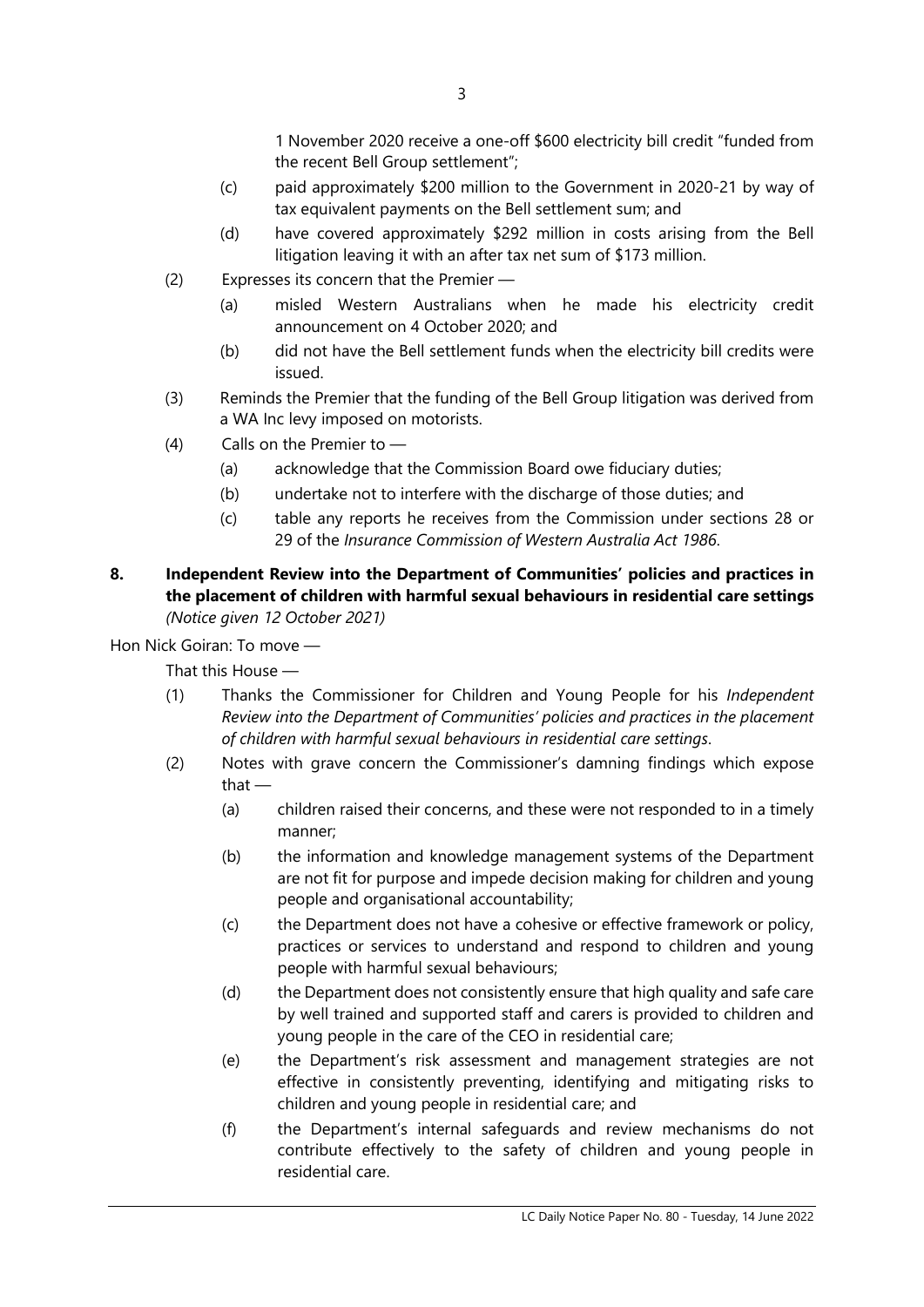- (3) Calls on the Government to urgently provide a precise and time bound plan of how it proposes to address the Commissioner's findings and recommendations.
- **9. Amendment to Standing Orders — Removal of Prayers from Formal Business** *(Notice given 13 October 2021)*

Hon Sophia Moermond: To move —

That Standing Order 14(1) be amended by:

- (a) deleting item (a); and
- (b) renumbering the remaining items accordingly.

# **10. Elder Abuse** *(Notice given 15 February 2022)*

Hon Nick Goiran: To move —

That this House —

- (a) reminds the McGowan Labor Government that its January 2017 election manifesto on responding to elder abuse promised that it would "expedite" amendments to the law surrounding enduring powers of attorney and guardianship;
- (b) notes that on 13 September 2017 the Legislative Council established, on the motion of the Opposition, the Select Committee into Elder Abuse;
- (c) reminds the Government that the Select Committee's  $24<sup>th</sup>$  recommendation in its 2018 Final Report called on it to "act as a matter of urgency";
- (d) notes that more than 5 years have passed since the election promise was made;
- (e) expresses its deep concern about the impact on victims of elder abuse given its prevalence in our State and reports of an increase during the pandemic; and
- (f) calls on the Government to apologise for breaking trust with the victims, the electors and the Parliament, and to make amends without any further delay.

#### **11. COVID-19 in 2022** *(Notice given 24 February 2022)*

Hon Dr Steve Thomas: To move —

That this House:

- (a) notes this State's lack of preparedness for the inevitable outbreak of COVID-19 in 2022 and the spread of the Omicron strain;
- (b) notes the constant changing of the State's COVID rules by the State Government, and that the lack of consistency is damaging to the business community in particular;
- (c) notes the lack of openness and accountability of the Government in making these changes, including not making the information used to make the decisions and thresholds and trigger points freely available;
- (d) notes that this arrogant willingness to keep the community in the dark is unnecessary and unjustified, as the vast majority of the community is mature enough to assess the situation rationally; and
- (e) calls on the McGowan Government to stop treating the Western Australian community with contempt, and provide them with consistent, clear and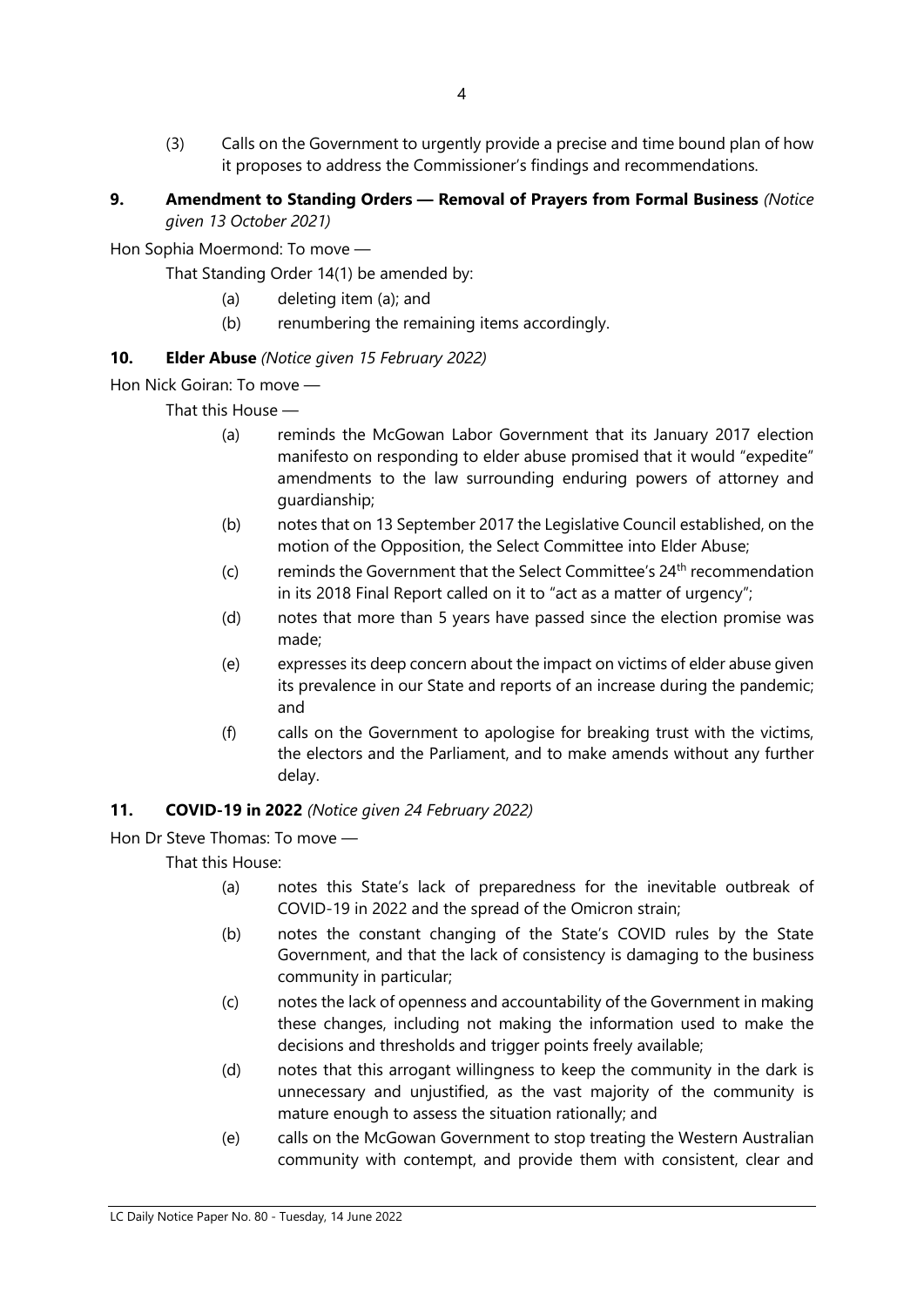manageable rules for COVID and release all supporting data and information used to justify them and all thresholds for future actions.

# **12. Government Budget Surpluses** *(Notice given 23 March 2022)*

Hon Dr Steve Thomas: To move —

That this House —

- (1) Notes that
	- (a) the McGowan Government's prediction of \$15 billion in surpluses over five years looks to be an underestimate given the high iron ore price and high oil price;
	- (b) the McGowan Government has also reaped in hundreds of millions of dollars extra in local fees, charges and taxes, which has given it the highest revenues and largest budget surpluses in the history of Western Australia; and
	- (c) despite this record income the McGowan Government has failed to adequately deliver services to the people and businesses of this State, and that many of their Ministers have failed in their tasks.
- (2) Calls on the McGowan Government to use the massive wealth in the upcoming 2022-23 State Budget to improve its performance, and to deliver a real vision for the future of all the people of Western Australia, including those in the regions.

# **13. Homelessness in Western Australia** *(Notice given 11 May 2022)*

Hon Sophia Moermond: To move —

That this House recognises that homelessness in Western Australia has reached alarming levels with around nine thousand people considered homeless on any given night of the week, and the McGowan Labor Government must do more to tackle the problem by —

- (a) urgently having independent analysis done on the changing scale and nature of homelessness across Western Australia taking into account the many social, economic and policy factors that impact on homelessness;
- (b) identifying policies and practices from all levels of government that have a bearing on delivering services to the homeless; and
- (c) drastically increasing financial aid to those organisations that work with the homeless so as they can expand their operations to help more Western Australian citizens.

#### **14. Cost of Living** *(Notice given 12 May 2022)*

Hon Sophia Moermond: To move —

That this House acknowledges the incredible rise in the cost of living that has become a burden on everyday Australians, with rising fuel and grocery prices, record inflation, and an increase in transport and business costs and —

- (a) urges the McGowan Labor Government to consider all economic levers at its disposal to further ease cost of living pressures in Western Australia; and
- (b) also urges the Premier, in his role as Treasurer, to set up an investigation by his department to consider how a Universal Basic Income for all Western Australian residents could ensure that citizens are keeping up with everyday cost of living pressures and that no one in our State is living under the poverty line.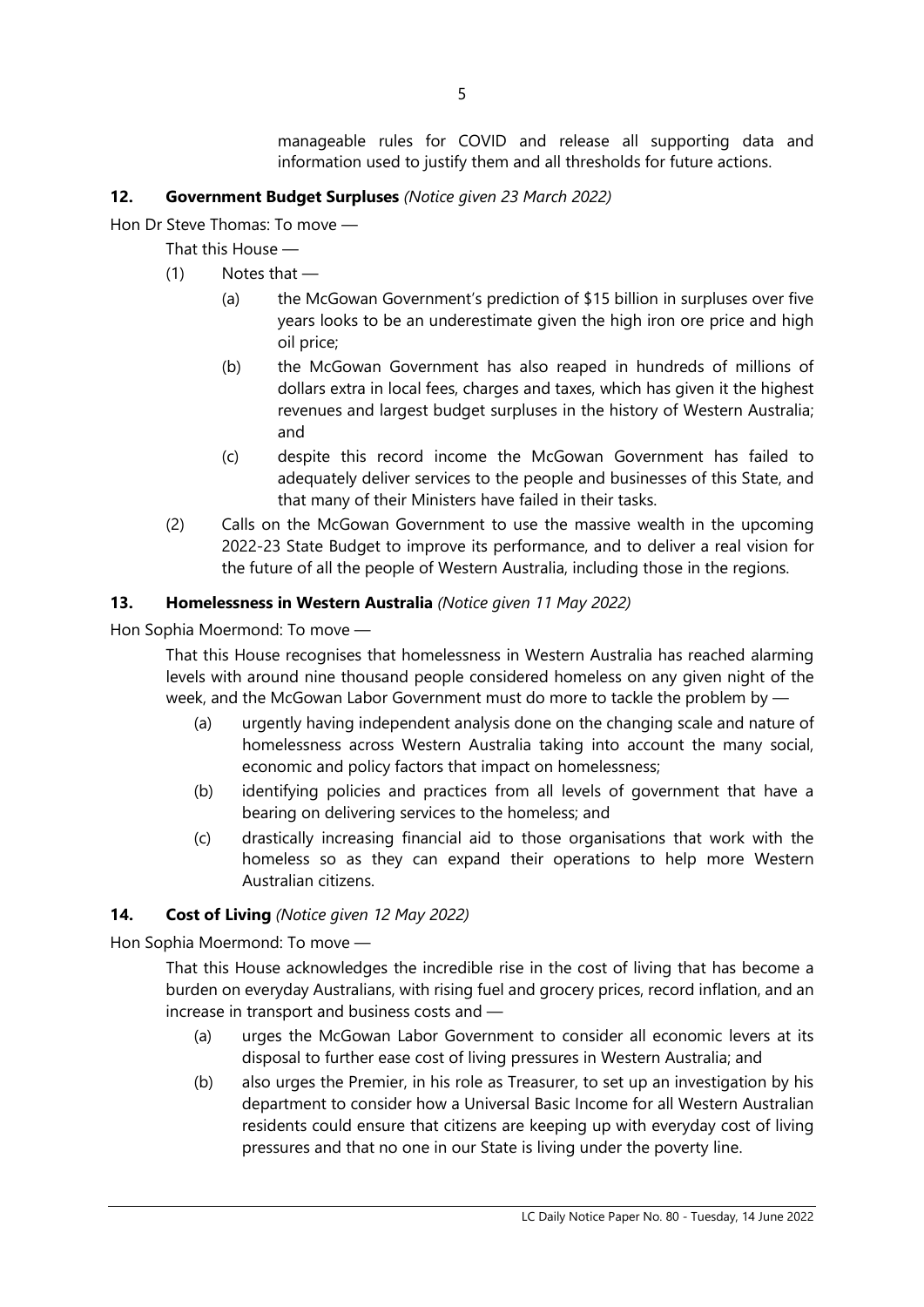# **15. Greyhound Racing** *(Notice given 17 May 2022)*

Hon Sophia Moermond: To move —

That this House —

- (a) notes that the greyhound racing industry in Western Australia is a cruelty fuelled, so-called "sport", that is designed to profit off the immense suffering and pain of racing greyhounds;
- (b) further notes that the wellbeing, safety, and welfare of greyhounds is *not*  the number one priority of Greyhounds WA, instead it is only after corporate profits and government support to enrich themselves; and
- (c) calls on the government to immediately ban the archaic blood sport that is greyhound racing for good.

# **MOTIONS FOR DISALLOWANCE**

 $\overline{a}$ 

 $\overline{a}$ 

 $\overline{\phantom{a}}$ 

 $\overline{\phantom{a}}$ 

**1. City of Wanneroo Fencing Local Law 2021** *(Notice given 19 May 2022 moves pro forma on 16 June 2022)*

Hon Lorna Harper: To move —

That, pursuant to recommendation of the Joint Standing Committee on Delegated Legislation, the *City of Wanneroo Fencing Local Law 2022* published in the *Gazette* on 4 March 2022 and tabled in the Legislative Council on 15 March 2022 under the *Local Government Act 1995*, be and is hereby disallowed. (Tabled paper No. 1093).

#### **ORDERS OF THE DAY**

#### **1. City of Vincent Local Government Property Local Law 2021 — Disallowance**

Moved (SO 67(3)) 24 March 2022 on the motion of Hon Lorna Harper (Days remaining 7 after today (Indicative date — 17 August 2022))

That, pursuant to recommendation of the Joint Standing Committee on Delegated Legislation, the *City of Vincent Local Government Property Local Law 2021* published in the *Gazette* on 30 November 2021 and tabled in the Legislative Council on 7 December 2021 under the *Local Government Act 1995*, be and is hereby disallowed. (Tabled Paper 960).

**2. Estimates of Revenue and Expenditure — Consolidated Account Estimates 2022–2023** *(Notice given 12 May 2022) Minister for Emergency Services representing the Treasurer*

Debate adjourned Hon Pierre Yang (19 May 2022) on the motion of the Minister for Emergency Services representing the Treasurer as follows —

That pursuant to Standing Order No. 69(1) the Legislative Council take note of Tabled Paper No. 1270A-D (2022–2023 Budget Statements), laid upon the Table of the House on 12 May 2022.

(Days remaining 6 after today – SO 69(2))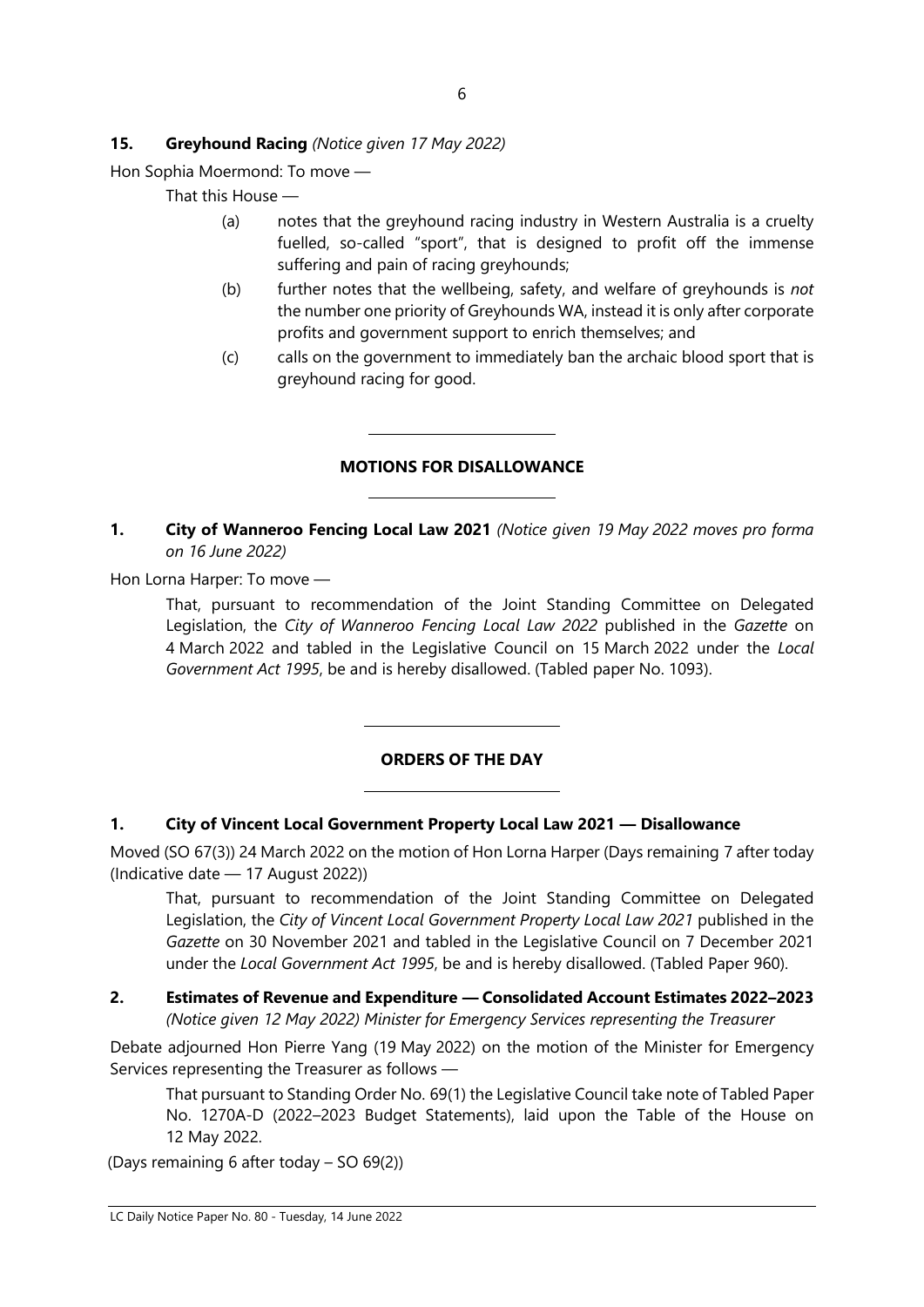**3. Conservation and Land Management Amendment Bill 2021** *[LA 7–1] Minister for Emergency Services representing the Minister for Environment*

Second reading adjourned (Thursday, 24 June 2021).

**4. Transfer of Land Amendment Bill 2021** *[LA 16–1] Leader of the House representing the Minister for Lands*

Second reading continuation of remarks in reply Leader of the House 58 minutes (Wednesday, 18 May 2022).

**5. \*Fair Trading Amendment Bill 2021** *[LC 19–1] Minister for Emergency Services representing the Minister for Commerce*

Second reading adjourned (Wednesday, 23 June 2021).

*See Standing Committee on Uniform Legislation and Statutes Review Report No. 133 (Tabled 10 August 2021).*

*cf SNP 19 Issue 1 — 10 August 2021.*

**6. \*Statutes (Repeals and Minor Amendments) Bill 2021** *[LC 2–1] Parliamentary Secretary to the Attorney General*

Second reading adjourned (Thursday, 6 May 2021).

*See Standing Committee on Uniform Legislation and Statutes Review Report No. 135 (Tabled 31 August 2021).*

**7. Criminal Appeals Amendment Bill 2021** *[LA 35–1] Parliamentary Secretary to the Attorney General*

Second reading adjourned (Wednesday, 8 September 2021).

**8. Civil Procedure (Representative Proceedings) Bill 2021** *[LA 37–1] Parliamentary Secretary to the Attorney General*

Second reading adjourned (Thursday, 28 October 2021).

**9. Forest Products Amendment Bill 2021** *[LA 50–1] Minister for Regional Development representing the Minister for Forestry*

Committee progress clause 2 (Thursday, 24 March 2022).

**10. Railway (METRONET) Amendment Bill 2022** *[LA 63–1] Leader of the House representing the Minister for Transport*

Second reading adjourned (Thursday, 24 March 2022).

**11. Soil and Land Conservation Amendment Bill 2021** *[LA 55–1] Minister for Agriculture and Food*

Second reading adjourned (Thursday, 24 March 2022).

**12. Parliamentary Commissioner Amendment (Reportable Conduct) Bill 2021** *[LA 61–1] Leader of the House representing the Minister for Child Protection*

Second reading adjourned (Thursday, 7 April 2022).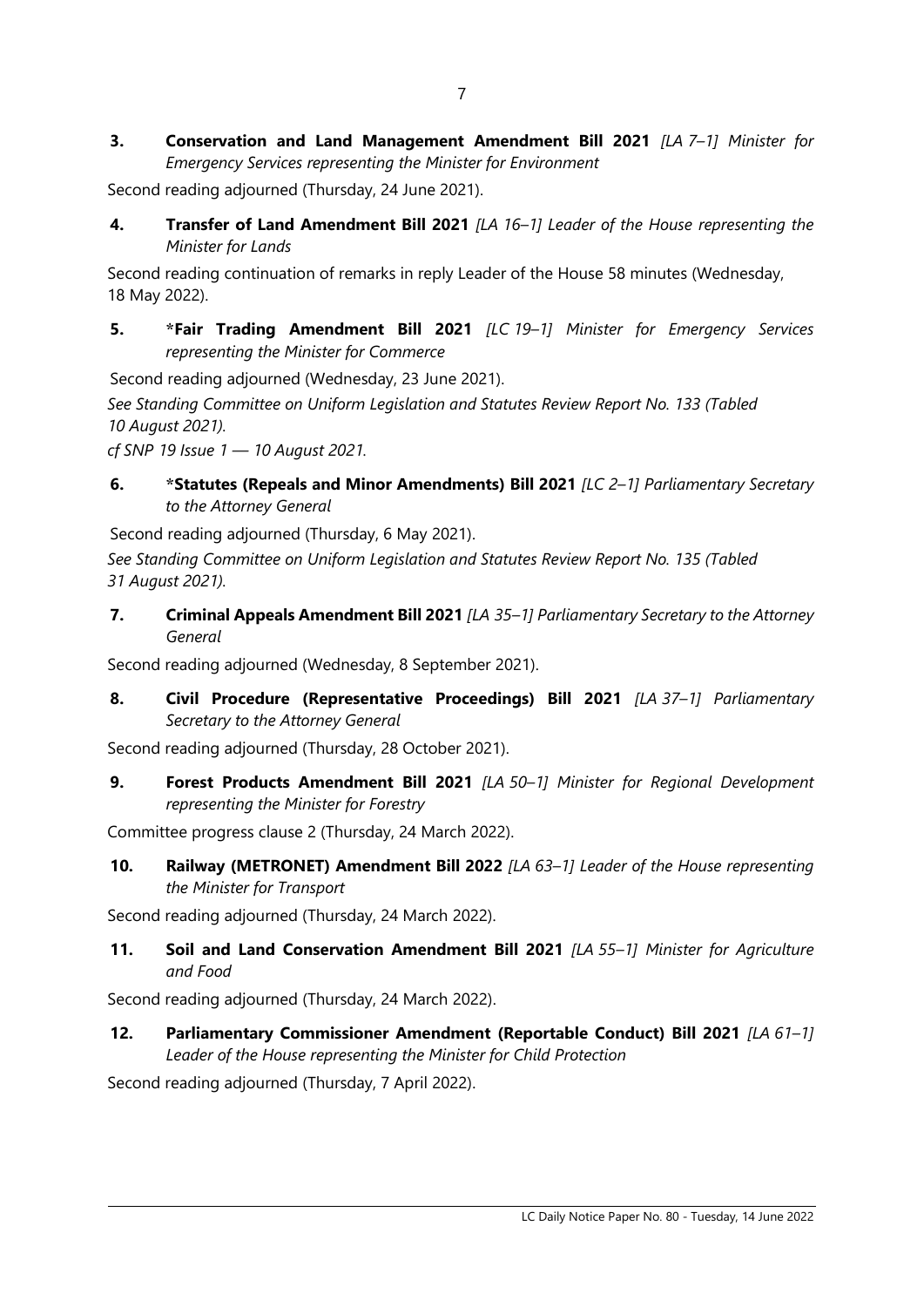**13. \*Planning and Development Amendment Bill 2022** *[LA 69–1] Leader of the House representing the Minister for Planning*

Second reading continuation of remarks in reply Leader of the House 58 minutes (Thursday, 19 May 2022).

*cf SNP 69 Issue 1 – 19 May 2022.*

*Pursuant to SO 125A(4) total time remaining on second reading — 58 minutes; Total time remaining in Committee of the Whole — 3 hours 20 minutes; Total time remaining for third reading — 5 minutes.*

**14. Standing Committee on Procedure and Privileges — Report 61 — Progress Report: Supreme Court proceedings and matters of privilege raised in the 40th Parliament** *(Tabled 13 May 2021)*

Consideration on the motion of Hon Simon O'Brien (Thursday, 13 May 2021) as follows —

That Recommendation 1 contained in Report 61 of the Standing Committee on Procedure and Privileges, *Progress Report: Supreme Court proceedings and matters of privilege raised in the 40th Parliament,* be adopted and agreed to.

*See Tabled Paper 191 (Tabled 13 May 2021).*

Recommendation 1 states —

A standing memorandum of understanding relating to the compulsory production of evidence and determinations as to material that is subject to parliamentary privilege be advanced between the Legislative Council and relevant investigative agencies, in accordance with the resolution of the Legislative Council of 5 September 2019.

#### **15. Standing Committee on Procedure and Privileges — Report 61 — Progress Report: Supreme Court proceedings and matters of privilege raised in the 40th Parliament** *(Tabled 13 May 2021)*

Consideration on the motion of Hon Simon O'Brien (Thursday, 13 May 2021) as follows —

That Recommendation 2 contained in Report 61 of the Standing Committee on Procedure and Privileges, *Progress Report: Supreme Court proceedings and matters of privilege raised in the 40th Parliament,* be adopted and agreed to.

*See Tabled Paper 191 (Tabled 13 May 2021).*

Recommendation 2 states —

The Committee recommends that the following matters be re-referred to the Procedure and Privileges Committee for inquiry and report:

In relation to the refusal by Ms Emily Roper, the Acting Director General of the Department of the Premier and Cabinet, to comply with a summons to attend and produce documents at 9.00am on Friday, 9 August 2019, issued by the Legislative Council Standing Committee on Procedure and Privileges, and the events leading up to that non-compliance:

- (1) Did Ms Emily Roper, or any other person or body, commit a contempt of the Legislative Council or any breach of its privileges?
- (2) If the Committee so finds that any contempt of the Legislative Council has been committed, or that any of the privileges of the Legislative Council have been breached, then what penalty, if any, should the Legislative Council impose for each contempt or breach?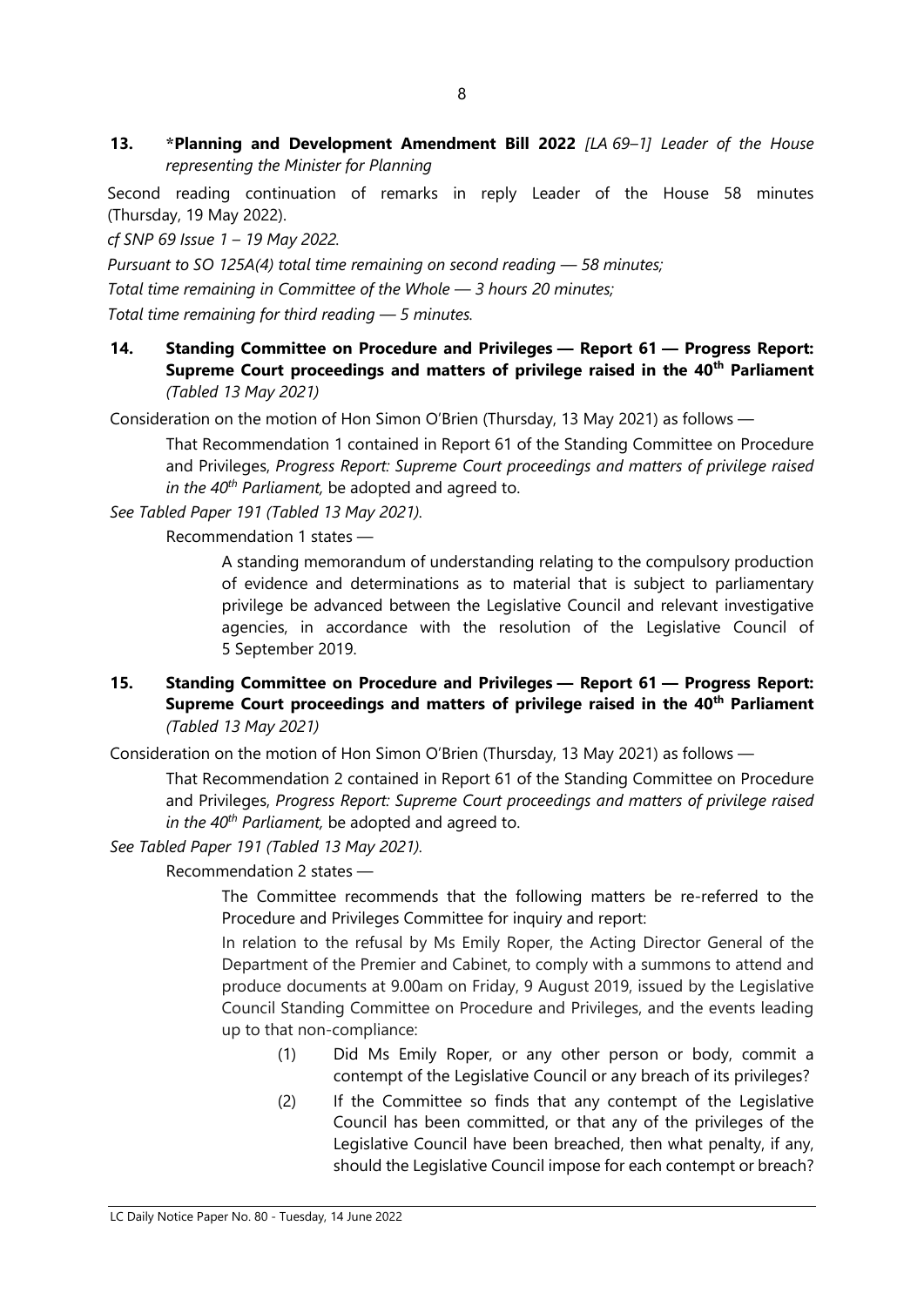**16. Standing Committee on Procedure and Privileges — Report 61 — Progress Report: Supreme Court proceedings and matters of privilege raised in the 40th Parliament** *(Tabled 13 May 2021)*

Consideration on the motion of Hon Simon O'Brien (Thursday, 13 May 2021) as follows —

That Recommendation 3 contained in Report 61 of the Standing Committee on Procedure and Privileges, *Progress Report: Supreme Court proceedings and matters of privilege raised in the 40th Parliament,* be adopted and agreed to.

*See Tabled Paper 191 (Tabled 13 May 2021).*

Recommendation 3 states —

The Committee recommends that the following matters be re-referred to the Procedure and Privileges Committee for inquiry and report:

In relation to the actions of Mr Darren Foster, the Director General of the Department of the Premier and Cabinet, in producing documents to the Corruption and Crime Commission relating to former Members of the Legislative Council without following a procedure that the Legislative Council or the Legislative Council Standing Committee on Procedure and Privileges had authorised for determining issues of parliamentary privilege:

- (1) Did Mr Darren Foster, or any other person or body, commit a contempt of the Legislative Council or any breach of its privileges?
- (2) If the Committee so finds that any contempt of the Legislative Council has been committed, or that any of the privileges of the Legislative Council have been breached, then what penalty, if any, should the Legislative Council impose for each contempt or breach?

# **17. Misuse of Drugs Amendment Bill 2021** *[LC 23–1] Hon Dr Brian Walker*

Second reading adjourned (Thursday, 3 June 2021).

# **18. Climate Change and Greenhouse Gas Emissions Reduction Bill 2021** *[LC 48–1] Hon Dr Brad Pettitt*

Second reading adjourned (Thursday, 14 October 2021).

# **19. Retail Trading Hours Amendment Bill 2021** *[LC 62–1] Hon Wilson Tucker*

Second reading adjourned (Thursday, 16 December 2021).

# **20. Investment in Digital Inclusion** *(Moved 16 December 2021)*

Resumption of debate adjourned (Thursday, 16 December 2021), on the motion of Hon Wilson Tucker as follows —

That this House:

- (a) recognises the benefits of digital inclusion, particularly in remote and regional areas of Western Australia;
- (b) notes that despite the rollout of the NBN, many regional Western Australians still lack network access and remain effectively digitally excluded; and
- (c) calls on the State Government to increase investment in initiatives to improve network access and digital inclusion for regional Western Australia.

*Total time remaining on motion — 7 mins.*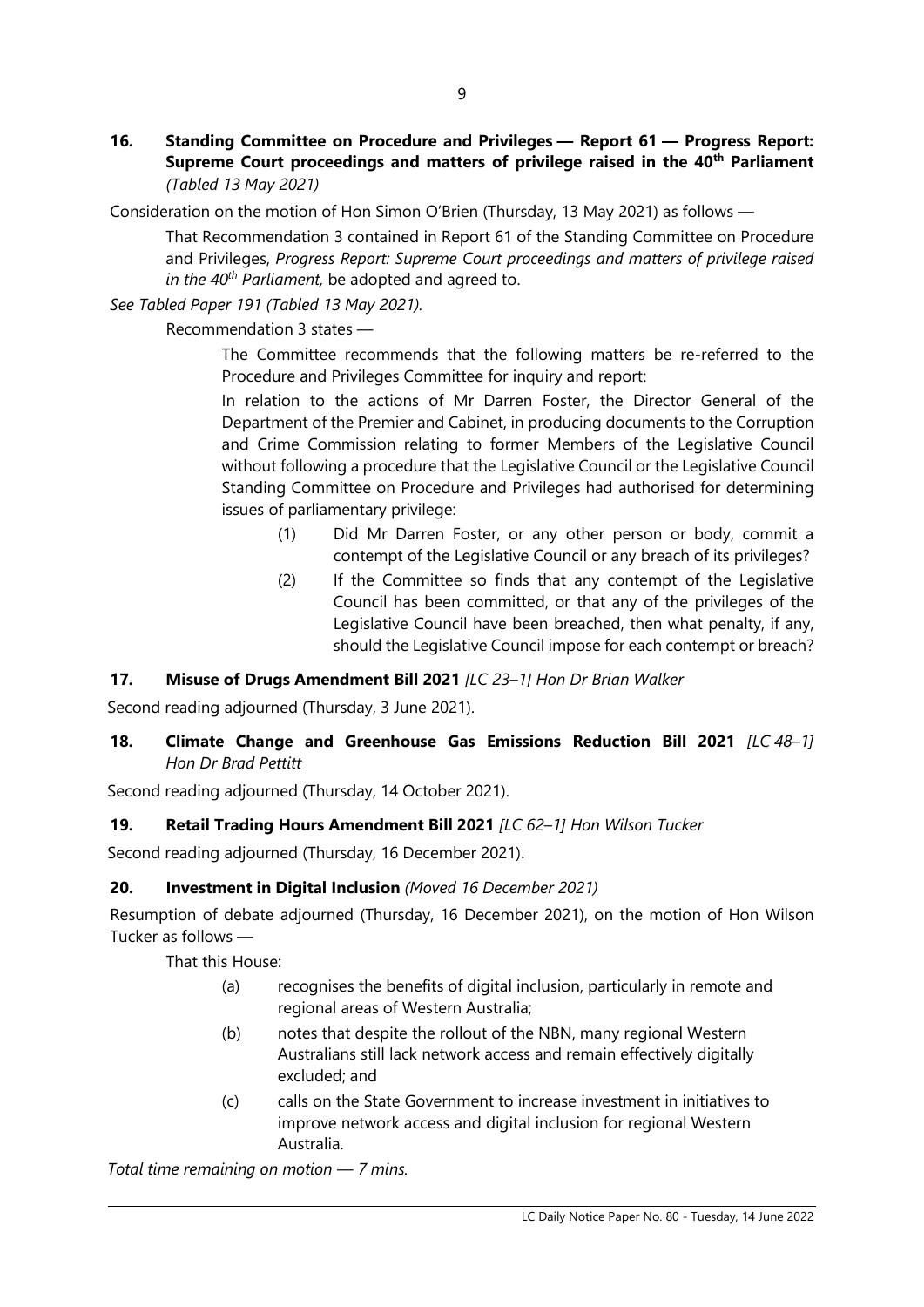#### **21. St Patrick's Day** *(Moved 17 March 2022)*

Resumption of debate adjourned (Thursday, 17 March 2022), on the motion of Hon Dr Brian Walker as follows —

Noting that today is St Patrick's Day, this House encourages all those celebrating to enthusiastically embrace the pot at the end of the rainbow.

*Total time remaining on motion — 57 mins.*

# **BILLS REFERRED TO COMMITTEES**

 $\overline{a}$ 

 $\overline{a}$ 

 $\overline{a}$ 

 $\overline{a}$ 

**1. Health and Disability Services (Complaints) Amendment Bill 2021** *[LA 60–2] Leader of the House representing the Minister for Health* 

Now stands referred to the Standing Committee on Uniform Legislation and Statutes Review. (SO 126 applies until 2 July 2022).

Second reading adjourned (Wednesday, 18 May 2022).

#### **SELECT COMMITTEES**

#### **1. Select Committee into Cannabis and Hemp** *(Established 13 October 2021)*

On the motion of Hon Dr Brian Walker as follows —

- (1) A Select Committee to be known as the Cannabis and Hemp Select Committee is established.
- (2) The Select Committee is to inquire into and report on the potential to amend the current legislation and regulations which apply to cannabis and hemp in Western Australia, with particular reference to —
	- (a) the current barriers to pharmaceutical nutraceutical use of cannabinoid products;
	- (b) medicinal cannabis, its prescription, availability and affordability; and
	- (c) the potential benefits and risks of permitting industrial hemp for human consumption.
- (3) The Select Committee shall consist of five members, namely: Hon Dr Brian Walker (Chair); Hon Matthew Swinbourn (Deputy Chair); Hon Jackie Jarvis; Hon Lorna Harper and Hon James Hayward.
- (4) The Select Committee may table interim reports, and is to table its final report by no later than 12 months after the committee has been established.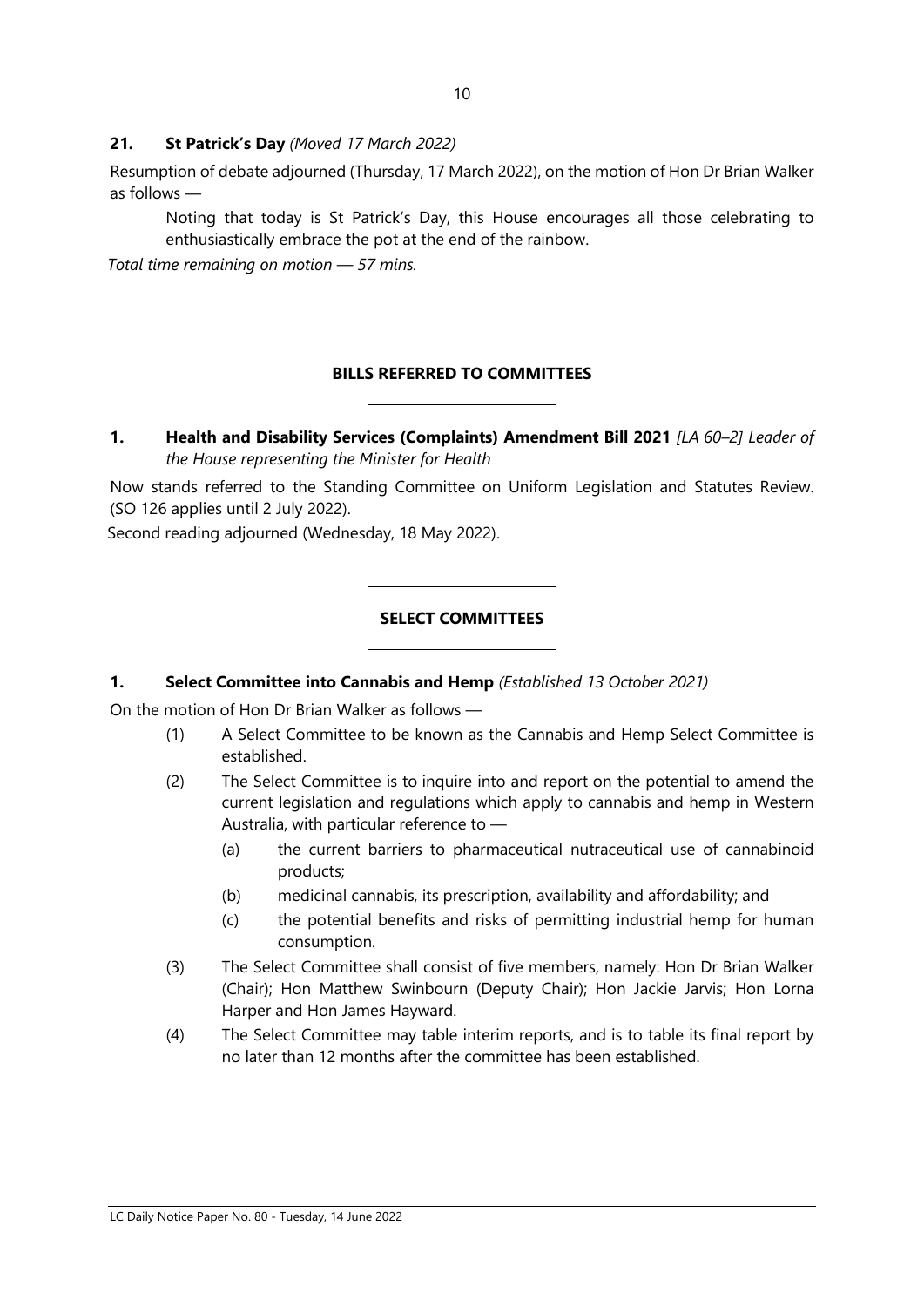**1. Standing Committee on Estimates and Financial Operations — Terms of Reference: Inquiry into the financial administration of homelessness services in Western Australia** *(Notice given 18 November 2021)*

Resolution of the Committee on 17 November 2021 to commence an Inquiry into the financial administration of homelessness services in Western Australia with particular focus on —

(a) the current funding and delivery of services;

 $\overline{a}$ 

 $\overline{a}$ 

- (b) 'All Paths Lead to a Home', Western Australia's 10-Year Strategy on Homelessness 2020-2030;
- (c) existing data systems and how data informs service delivery; and
- (d) any other related matter.

*Pursuant to Standing Order 163, Hon Steve Martin is substituted for Hon Nick Goiran and Hon Dan Caddy is substituted for Hon Samantha Rowe for the duration of this inquiry.*

**2. Joint Standing Committee on the Corruption and Crime Commission — Terms of Reference: Inquiry into What happens next? Beyond a finding of serious misconduct** *(Notice given 24 March 2022)*

Resolution of the Committee on 23 March 2022 to commence an inquiry entitled What happens next? Beyond a finding of serious misconduct with the following terms of reference —

The Committee will inquire into what happens after a public officer is found to have engaged in serious misconduct including —

- (a) disciplinary and other sanctions imposed by departments, local government, the Western;
- (b) unexplained wealth and criminal benefits proceedings initiated by the Corruption and Crime Commission;
- (c) criminal prosecutions arising from serious misconduct investigations including prosecuting arrangements, challenges and outcomes;
- (d) the roles of the Corruption and Crime Commission, Public Sector Commission, departments, local government, the Western Australia Police Force and other authorities in taking action, oversighting and/or reporting the above outcomes; and
- (e) measures to improve the effectiveness, transparency and/or oversight of the above.

The Committee will report by 30 November 2023.

**3. Joint Standing Committee on the Commissioner for Children and Young People — Terms of Reference: Inquiry into the most effective ways for Western Australia to address food insecurity for children and young people affected by poverty** *(Notice given 7 April 2022)*

Resolution of the Committee on 6 April 2022 to commence an inquiry into the most effective ways for Western Australia to address food insecurity for children and young people affected by poverty with the following terms of reference —

The Committee will consider —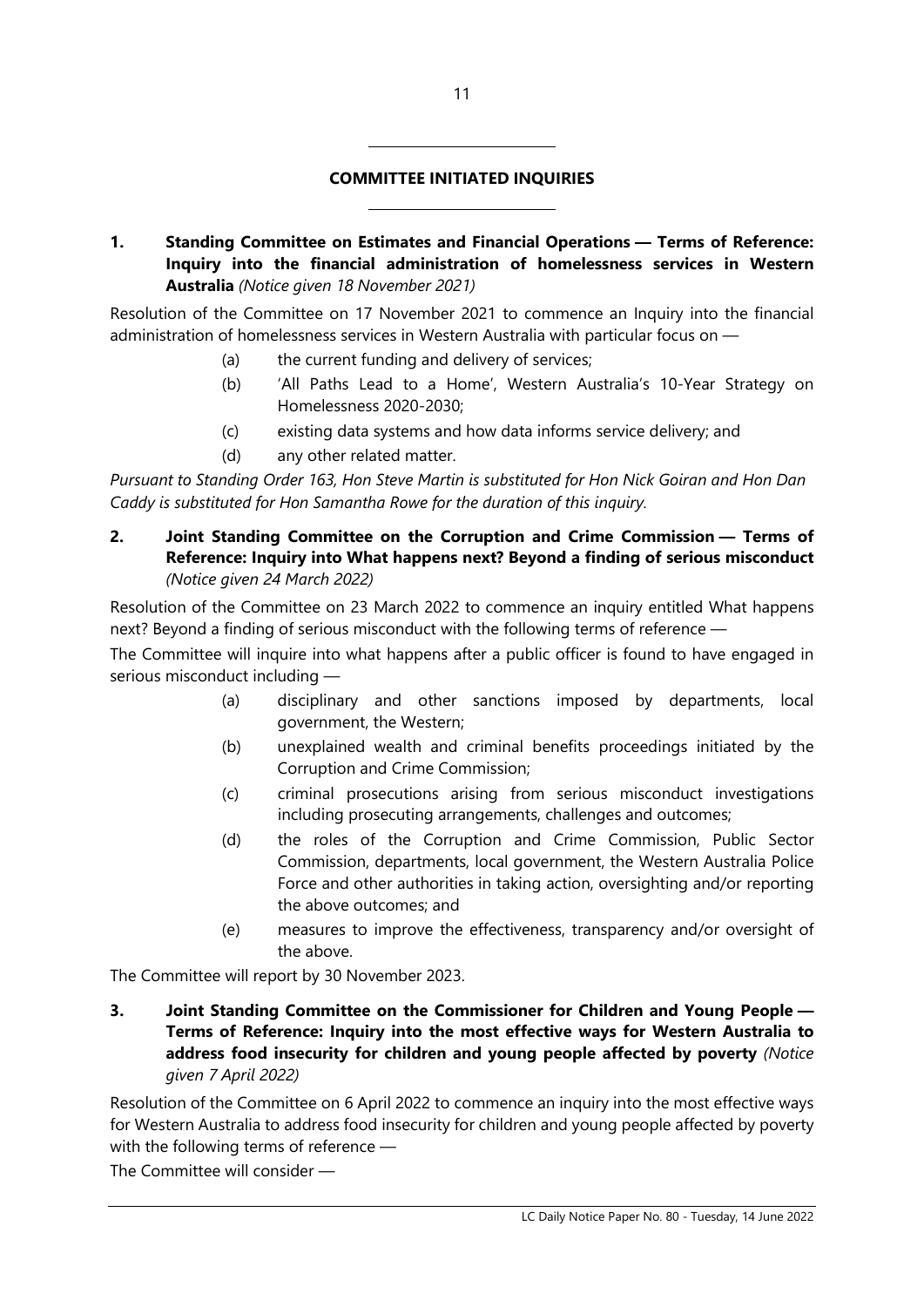- (1) The impact of poor nutrition on children and young people and the extent of the problem in Western Australia.
- (2) Challenges for children and young people in accessing enough nutritious food.
- (3) The extent to which food relief:
	- (a) is currently accessed by children and young people, including at school and in early childhood education and care settings; and
	- (b) is effective.
- (4) The extent to which food literacy programs aimed at children and young people and/or their parents/carers:
	- (a) Are currently accessed; and
	- (b) Are effective
- (5) Government-funded school lunch programs.

 $\overline{\phantom{a}}$ 

 $\overline{\phantom{a}}$ 

- (6) Any other existing or potential initiatives.
- (7) Western Australia's obligations and responsibilities to monitor and address food insecurity as an aspect of child wellbeing.

The Committee is particularly keen to hear about experiences of Aboriginal and Torres Strait Islander children and the children of refugees and newly arrived migrants.

The Committee will report by 30 April 2023.

# **CONSIDERATION OF COMMITTEE REPORTS**

**1. Joint Standing Committee on the Corruption and Crime Commission — Report No. 2 — If not the CCC … then where? An examination of the Corruption and Crime Commission's oversight of excessive use of force allegations against members of the WA Police Force** *(Tabled 9 September 2021)*

Continuation of remarks Hon Pierre Yang — 4 mins (Wednesday, 11 May 2022) on the motion of Hon Dr Steve Thomas that the report be noted.

*See Tabled paper 537.*

*Time remaining on motion — 49 mins.*

*Standing Order 110(2A) and (2B) applied — 13 October 2021, 17 November 2021, 23 February 2022. Government Response Tabled 30 November 2021 (Tabled Paper 913)*.

**2. Joint Standing Committee on the Corruption and Crime Commission — Report No. 3 — 'A GOOD YEAR'. The work of the Parliamentary Inspector of the Corruption and Crime Commission** *(Tabled 24 February 2022)*

Consideration. *See Tabled paper 1085.*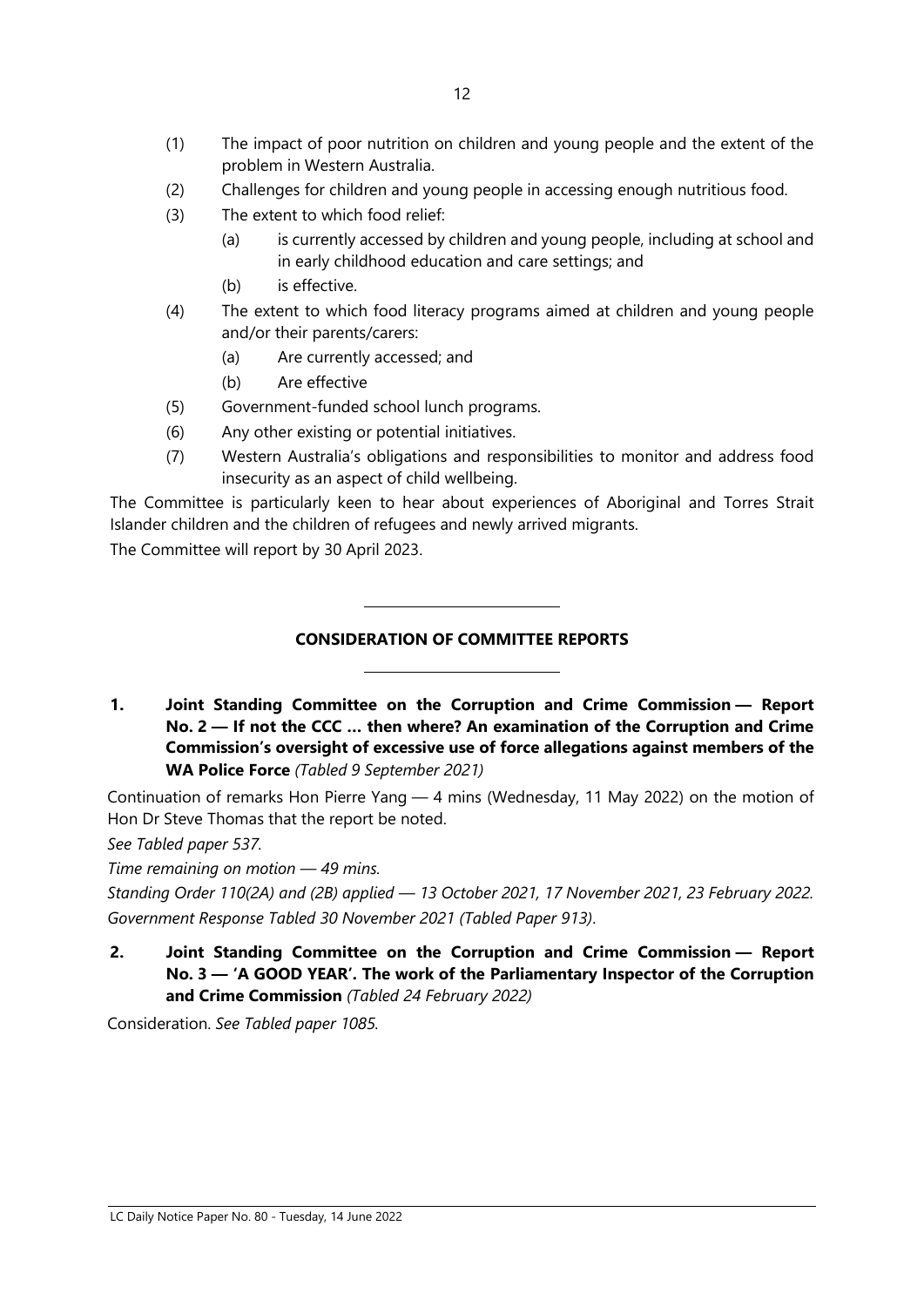**3. Joint Standing Committee on the Commissioner for Children and Young People — Report No. 2 — Report Review 2020-21: Examination of selected reports by the Commissioner for Children and Young People** *(Tabled 18 November 2021)*

Continuation of remarks Hon Pierre Yang — 5 mins (Wednesday, 16 March 2022) on the motion of Hon Jackie Jarvis that the report be noted.

*See Tabled paper 895.*

*Time remaining on motion — 3 hours.*

*Standing Order 110(2A) and (2B) applied — 16 March 2022.*

**4. Joint Standing Committee on the Commissioner for Children and Young People — Report No. 3 — The merits of appointing a commissioner for Aboriginal children and young people** *(Tabled 18 November 2021)*

Continuation of remarks Hon Jackie Jarvis — 5 mins (Wednesday, 23 March 2022) on the motion of Hon Neil Thomson that the report be noted.

*See Tabled paper 896.*

*Time remaining on motion — 3 hours.*

*Standing Order 110(2A) and (2B) applied — 23 March 2022.*

*Government Response Tabled 16 March 2022 (Tabled Paper 1133)*.

**5. Joint Standing Committee on the Corruption and Crime Commission — Report No. 4 — The definition of 'public officer' in the Corruption, Crime and Misconduct Act 2003** *(Tabled 24 March 2022)*

Consideration. *See Tabled paper 1175.*

**6. Joint Standing Committee on the Corruption and Crime Commission — Report No. 5 — Police power of arrest — Parliamentary Inspector's report** *(Tabled 24 March 2022)*

Consideration. *See Tabled paper 1176.*

**7. Joint Standing Committee on the Corruption and Crime Commission — Report No. 6 — The Corruption and Crime Commission's unexplained wealth function — The review by the Honourable Peter Martino** *(Tabled 24 March 2022)*

Consideration. *See Tabled paper 1177.*

**8. Standing Committee on Environment and Public Affairs — Report No. 58 — Overview of Petitions (2 June 2021 to 2 December 2021)** *(Tabled 24 March 2022)*

Consideration. *See Tabled paper 1178.*

**9. Standing Committee on Estimates and Financial Operations — Report No. 85 — Consideration of the 2021-22 Budget Estimates** *(Tabled 30 November 2021)*

Resumption of debate (Wednesday, 6 April 2022) on the motion of Hon Peter Collier that the report be noted.

*See Tabled paper 937.*

*Time remaining on motion — 3 hours.*

*Standing Order 110(2A) and (2B) applied — 6 April 2022.*

*Government Response Tabled 15 February 2022 (Tabled Paper 1009)*.